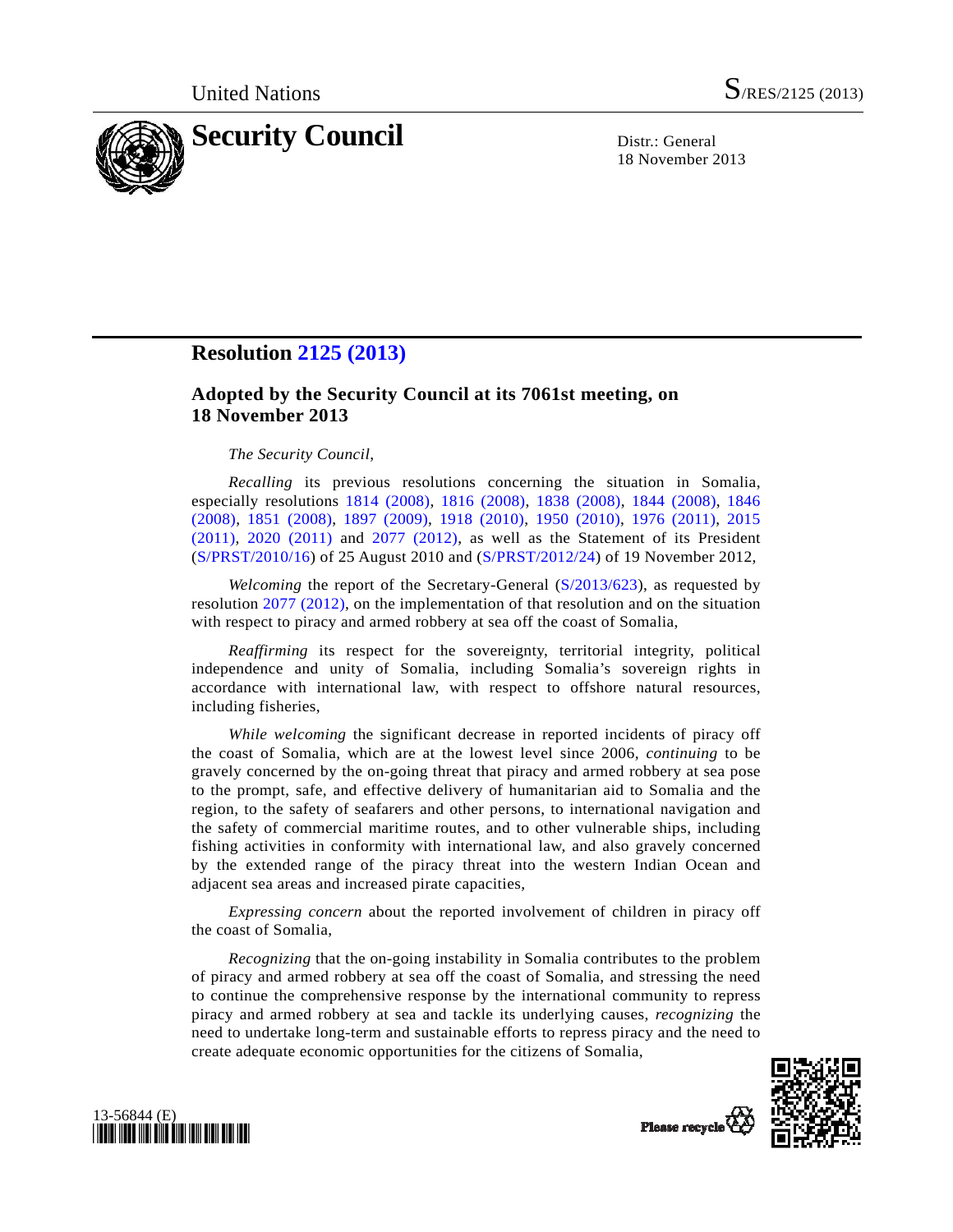*Recognizing* the need to investigate and prosecute not only suspects captured at sea, but also anyone who incites or intentionally facilitates piracy operations, including key figures of criminal networks involved in piracy who plan, organize, facilitate, or illicitly finance or profit from such attacks, and *reiterating its concern* over persons suspected of piracy having been released without facing justice, *reaffirming* that the failure to prosecute persons responsible for acts of piracy and armed robbery at sea off the coast of Somalia undermines anti-piracy efforts,

*Noting* the report of the Secretary-General ([S/2013/623](http://undocs.org/S/2013/623)), particularly Section IX on "Allegations of illegal fishing and illegal dumping, including of toxic substances, off the coast of Somalia",

*Further reaffirming* that international law, as reflected in the United Nations Convention on the Law of the Sea of 10 December 1982 ("The Convention"), sets out the legal framework applicable to activities in the ocean, including countering piracy and armed robbery at sea,

*Underlining* the primary responsibility of the Somali authorities in the fight against piracy and armed robbery at sea off the coast of Somalia; *noting* the several requests from Somali authorities for international assistance to counter piracy off its coast, including the letter of 12 November 2013, from the Permanent Representative of Somalia to the United Nations expressing the appreciation of Somali authorities to the Security Council for its assistance, expressing their willingness to consider working with other States and regional organizations to combat piracy and armed robbery at sea off the coast of Somalia, and requesting that the provisions of resolution [2077 \(2012\)](http://undocs.org/S/RES/2077(2012)) be renewed for an additional twelve months,

*Encouraging* implementation of the Somali Maritime Resource and Security Strategy, which was endorsed by the President of the Federal Government of Somalia and participating states at the 14th Plenary of the Contact Group on Piracy off the Coast of Somalia (CGPCS) in New York on 1 May 2013; at the International Somalia Conference in London on 7 May 2013, and at the European Union's "New Deal for Somalia" Conference in Brussels on 16 September 2013,

*Recognizing* the work of the CGPCS to facilitate the prosecution of suspected pirates and, in accordance with international law, to establish an on-going network and mechanism for sharing information and evidence between investigators and prosecutors, *welcoming* the development of the Capacity Building Coordination Group under Working Group 1 of the CGPCS, and *welcoming* the work by Working Group 5 of the CGPCS to disrupt illicit financial flows linked to piracy,

*Welcoming* the financing provided by the Trust Fund to Support Initiatives of States Combating Piracy off the Coast of Somalia (the Trust Fund) to strengthen regional ability to prosecute suspected pirates and imprison those convicted in accordance with applicable international human rights law, *noting* with appreciation the assistance provided by the United Nations Office of Drugs and Crime (UNODC) Counter-Piracy Programme, and *being determined* to continue efforts to ensure that pirates are held accountable,

*Commending* the efforts of the European Union operation ATALANTA, North Atlantic Treaty Organization Operation Ocean Shield, Combined Maritime Forces' Combined Task Force 151 commanded by Pakistan and the United Kingdom, as well as United States ships assigned to Combined Task Force 151 and NATO Task Force 508, the counter-piracy activities of the African Union onshore in Somalia and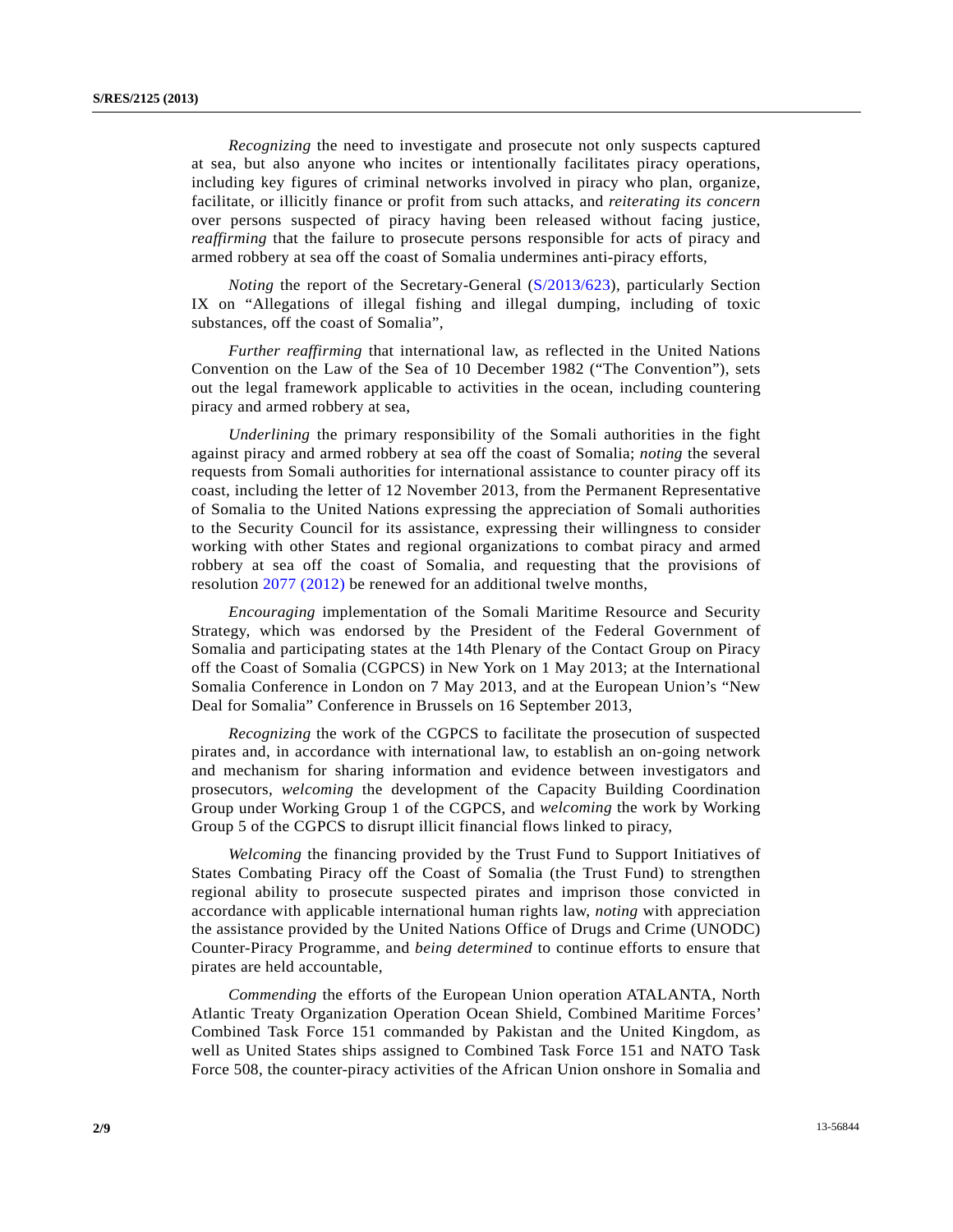the naval activities of the Southern Africa Development Community, and other States acting in a national capacity in cooperation with Somali authorities and each other, to suppress piracy and to protect vulnerable ships transiting through the waters off the coast of Somalia, and *welcoming* the Shared Awareness and Deconfliction Initiative (SHADE) and the efforts of individual countries, including China, India, Indonesia, Japan, Republic of Korea, Malaysia, Pakistan, and the Russian Federation, which have deployed naval counter-piracy missions in the region, as stated in the Secretary-General's report [\(S/2013/623\)](http://undocs.org/S/2013/623),

*Noting* the efforts of flag States for taking measures to permit vessels sailing under their flag transiting the High Risk Area (HRA) to embark vessel protection detachments and privately contracted armed security personnel (PCASP), and *encouraging* States to regulate such activities in accordance with applicable international law and permit charters to favour arrangements that make use of such measures,

*Noting* the request of some Member States on the need to review the boundaries of the HRA on an objective and transparent basis, taking into account actual incidents of piracy, and *noting* that the HRA is set and defined by the insurance and maritime industry,

 *Welcoming* the capacity-building efforts in the region made by the International Maritime Organization-(IMO)-funded Djibouti Code of Conduct, the Trust Fund and the European Union's activities under EUCAP Nestor, which is working with the Federal Government of Somalia to strengthen its criminal justice system, and *recognizing* the need for all engaged international and regional organizations to coordinate and cooperate fully,

*Supporting* the development of a coastal police force, *noting with appreciation* the efforts made by the IMO and the shipping industry to develop and update guidance, best management practices, and recommendations to assist ships to prevent and suppress piracy attacks off the coast of Somalia, including in the Gulf of Aden, and the Indian Ocean area, and *recognizing* the work of the IMO and the CGPCS in this regard, *noting* the efforts of the International Organization for Standardization, which has developed industry standards of training and certification for Private Maritime Security Companies when providing privately contracted armed security personnel on board ships in high-risk areas, and *further welcoming* the European Union's EUCAP Nestor, which is working to develop the sea-going maritime security capacities of Somalia, Djibouti, Kenya, Seychelles and Tanzania,

*Noting* with concern that the continuing limited capacity and domestic legislation to facilitate the custody and prosecution of suspected pirates after their capture has hindered more robust international action against the pirates off the coast of Somalia, too often has led to pirates being released without facing justice, regardless of whether there is sufficient evidence to support prosecution, and *reiterating* that, consistent with the provisions of "The Convention" concerning the repression of piracy, the 1988 Convention for the Suppression of Unlawful Acts Against the Safety of Maritime Navigation ("SUA Convention") provides for parties to create criminal offences, establish jurisdiction, and accept delivery of persons responsible for or suspected of seizing or exercising control over a ship by force or threat thereof or any other form of intimidation,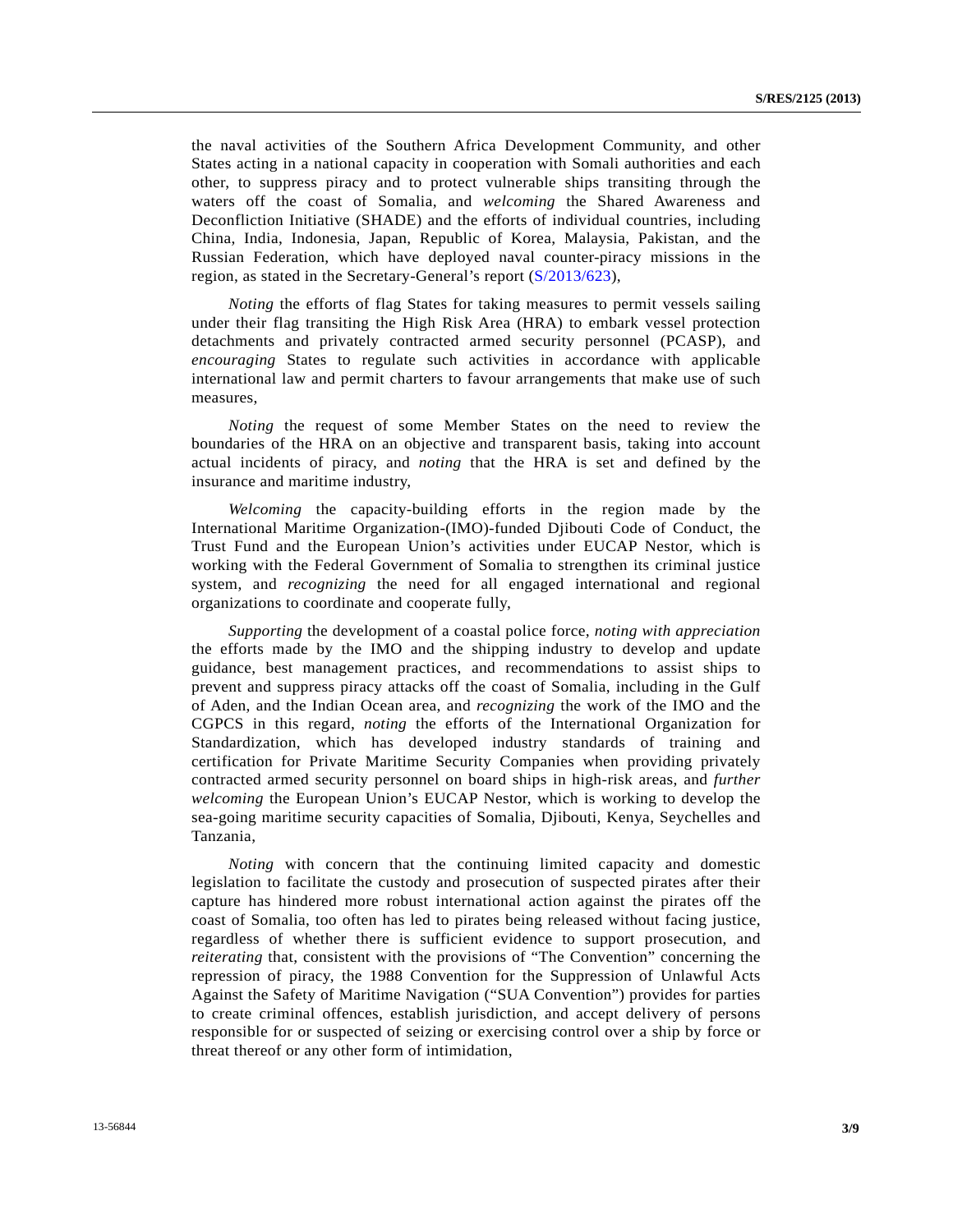*Underlining* the importance of continuing to enhance the collection, preservation and transmission to competent authorities of evidence of acts of piracy and armed robbery at sea off the coast of Somalia, and *welcoming* the on-going work of the IMO, INTERPOL, and industry groups to develop guidance to seafarers on preservation of crime scenes following acts of piracy, and noting the importance for the successful prosecution of acts of piracy of enabling seafarers to give evidence in criminal proceedings,

*Further recognizing* that pirate networks continue to rely on kidnapping and hostage-taking, and that these activities help generate funding to purchase weapons, gain recruits, and continue their operational activities, thereby jeopardizing the safety and security of civilians and restricting the flow of free commerce, and *welcoming* international efforts to collect and share information to disrupt the pirate enterprise, as exemplified by INTERPOL's Global Database on Maritime Piracy, and *taking note of* the on-going efforts of the Regional Fusion and Law Enforcement Centre for Safety and Security at Sea (formerly the Regional Anti Piracy Prosecution and Intelligence Coordination Centre), hosted by Seychelles to combat piracy,

*Reaffirming* international condemnation of acts of kidnapping and hostagetaking, including offences contained within the International Convention against the Taking of Hostages, *strongly condemning* the continuing practice of hostage-taking by pirates operating off the coast of Somalia, *expressing serious concern* at the inhuman conditions hostages face in captivity, *recognizing* the adverse impact on their families, *calling for* the immediate release of all hostages, and *noting* the importance of cooperation between Member States on the issue of hostage-taking and the prosecution of suspected pirates for taking hostages,

*Commending* Kenya, Mauritius, Seychelles and Tanzania for their efforts to prosecute suspected pirates in their national courts, and *noting* with appreciation the assistance provided by the UNODC Counter-Piracy Programme, the Trust Fund and other international organizations and donors, in coordination with the CGPCS, to support Kenya, Mauritius, Seychelles, Tanzania, Somalia, and other States in the region with their efforts to prosecute, or incarcerate in a third State after prosecution elsewhere, pirates, including facilitators and financiers ashore, consistent with applicable international human rights law, and emphasizing the need for States and international organizations to further enhance international efforts in this regard,

*Welcoming* the readiness of the national and regional administrations of Somalia to cooperate with each other and with States who have prosecuted suspected pirates with a view to enabling convicted pirates to be repatriated back to Somalia under suitable prisoner transfer arrangements, consistent with applicable international law, including international human rights law, and *acknowledging* the return from Seychelles to Somalia of convicted prisoners willing and eligible to serve their sentences in Somalia,

*Recalling* the reports of the Secretary-General on the modalities for the establishment of specialized Somali anti-piracy courts ([S/2011/360](http://undocs.org/S/2011/360) and [S/2012/50\)](http://undocs.org/S/2012/50), prepared pursuant to paragraph 26 of resolution [1976 \(2011\)](http://undocs.org/S/RES/1976(2011)) and paragraph 16 of resolution [2015 \(2011\)](http://undocs.org/S/RES/2015(2011)),

*Stressing* the need for States to consider possible methods to assist the seafarers who are victims of pirates, and *welcoming* in this regard the Trust Fund's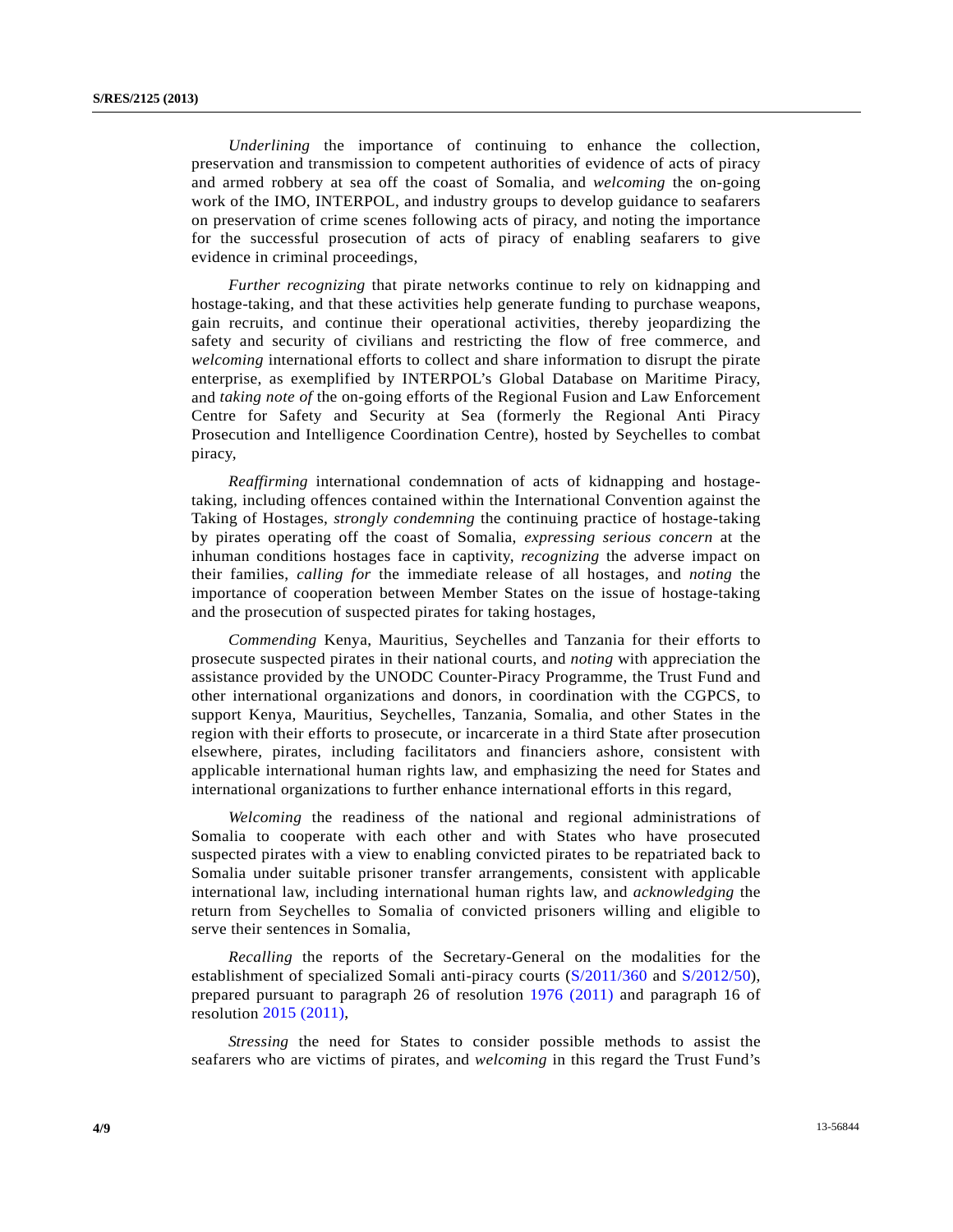establishment in November 2012 of the "Hostage Support Programme" to provide support to hostages during their release and return home, as well as to their families throughout the hostage situation,

*Recognizing* the progress made by the CGPCS and UNODC in the use of public information tools to raise awareness of the dangers of piracy, highlight the best practices to eradicate this criminal phenomenon, and inform the public of the dangers posed by piracy,

*Further noting* with appreciation the on-going efforts by UNODC to support efforts to enhance Somalia's maritime security and law enforcement capacities, also noting efforts by UNODC and UNDP and the funding provided by the Trust Fund, the European Union, the United Kingdom, the United States, and other donors to develop regional judicial and law enforcement capacity to investigate, arrest, and prosecute suspected pirates and to incarcerate convicted pirates consistent with applicable international human rights law,

*Bearing in mind* the Djibouti Code of Conduct concerning the Repression of Piracy and Armed Robbery against Ships in the Western Indian Ocean and the Gulf of Aden, *noting* the operations of information-sharing centres in Yemen, Kenya and Tanzania and the regional maritime training centre in Djibouti, and *recognizing* the efforts of signatory States to develop the appropriate regulatory and legislative frameworks to combat piracy, enhance their capacity to patrol the waters of the region, interdict suspect vessels, and prosecute suspected pirates,

*Emphasizing* that peace and stability within Somalia, the strengthening of State institutions, economic and social development and respect for human rights and the rule of law are necessary to create the conditions for a durable eradication of piracy and armed robbery at sea off the coast of Somalia, and *further emphasizing* that Somalia's long-term security rests with the effective development by Somali authorities of the Somali National Security Forces,

*Noting with appreciation* recent high-level events on Somalia which have generated substantial pledges of support, and underlining the importance of delivering on any support pledged at these events,

*Taking note with appreciation* the intention expressed by the Indian Ocean Rim Association at the thirteenth meeting of its Council of Ministers to bolster maritime security and safety, including through the upcoming Indian Ocean Dialogue in India, which will explore concrete options to enhance counter-piracy cooperation, including through improved maritime information-sharing arrangements and stronger national legal capacity and laws, and *encouraging* the Indian Ocean Rim Association to pursue efforts that are complementary to and coordinated with the on-going work of the CGPCS,

*Noting* that the joint counter-piracy efforts of the international community and private sector have resulted in a sharp decline in pirate attacks as well as hijackings since 2011 and emphasizing that without further action, the significant progress made in reducing the number of successful pirate attacks is reversible,

*Determining* that the incidents of piracy and armed robbery at sea off the coast of Somalia are an important factor exacerbating the situation in Somalia, which continues to constitute a threat to international peace and security in the region,

*Acting* under Chapter VII of the Charter of the United Nations,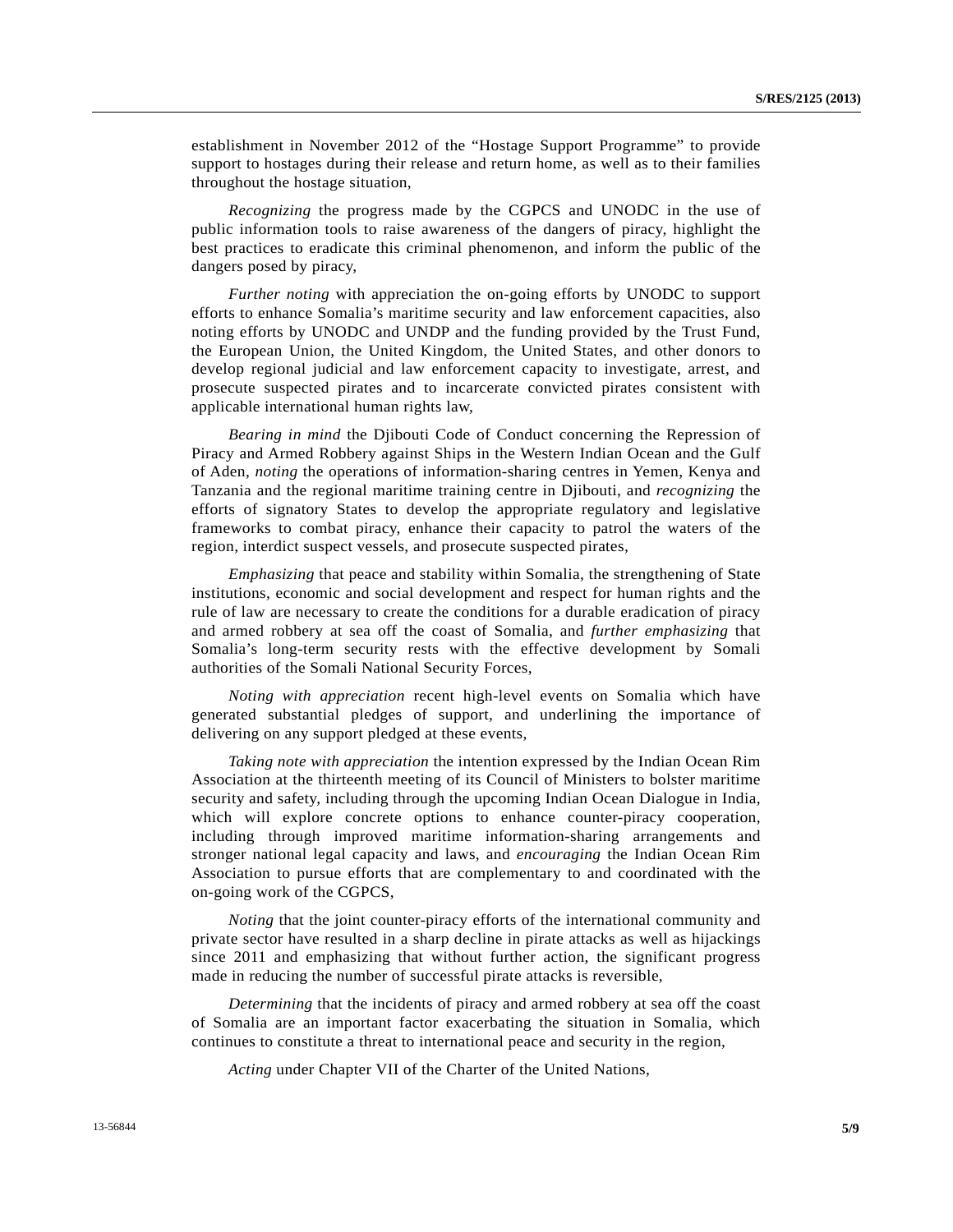1. *Reiterates* that it condemns and deplores all acts of piracy and armed robbery at sea off the coast of Somalia;

 2. *Recognizes* that the on-going instability in Somalia is one of the underlying causes of the problem of piracy and contributes to the problem of piracy and armed robbery at sea off the coast of Somalia, while piracy, in turn, exacerbates instability by introducing large amounts of illicit cash that fuels additional crime and corruption in Somalia;

 3. *Stresses* the need for a comprehensive response to repress piracy and tackle its underlying causes by the international community;

 4. *Underlines* the primary responsibility of Somali authorities in the fight against piracy and armed robbery at sea off the coast of Somalia, and requests the Somali authorities, with assistance from the Secretary-General and relevant United Nations entities, to pass a complete set of anti-piracy laws without further delay, and *urges* Somalia to continue efforts, with the support of the international community, to adopt an exclusive economic zone in accordance with "The Convention";

 5. *Recognizes* the need to continue investigating and prosecuting those who plan, organize or illicitly finance or profit from pirate attacks off the coast of Somalia, including key figures of criminal networks involved in piracy, *urges* States, working in conjunction with relevant international organizations, to adopt legislation to facilitate prosecution of suspected pirates off the coast of Somalia;

 6. *Calls upon* the Somali authorities to interdict, and upon interdiction to investigate and prosecute pirates and to patrol the territorial waters off the coast of Somalia to suppress acts of piracy and armed robbery at sea;

 7. *Calls upon* the Somali authorities to make all efforts to bring to justice those who are using Somali territory to plan, facilitate, or undertake criminal acts of piracy and armed robbery at sea and *calls upon* Member States to assist Somalia, at the request of Somali authorities and with notification to the Secretary-General, to strengthen maritime capacity in Somalia, including regional authorities and *stresses* that any measures undertaken pursuant to this paragraph shall be consistent with applicable international law, in particular international human rights law;

 8. *Calls upon* States to cooperate also, as appropriate, on the issue of hostage taking, and the prosecution of suspected pirates for taking hostages;

 9. *Recognizes* the need for States, international and regional organizations, and other appropriate partners to exchange evidence and information for anti-piracy law enforcement purposes with a view to ensuring effective prosecution of suspected, and imprisonment of convicted, pirates and with a view to the arrest and prosecution of key figures of criminal networks involved in piracy who plan, organize, facilitate, or illicitly finance and profit from piracy operations, and keeps under review the possibility of applying targeted sanctions against individuals or entities that plan, organize, facilitate, or illicitly finance or profit from piracy operations if they meet the listing criteria set out in paragraph 8, resolution [1844](http://undocs.org/S/RES/1844(2008))  [\(2008\);](http://undocs.org/S/RES/1844(2008)) and *calls upon* all States to cooperate fully with the Somalia and Eritrea Monitoring Group including on information-sharing regarding possible violations of the arms embargo or charcoal ban;

 10. *Renews* its call upon States and regional organizations that have the capacity to do so, to take part in the fight against piracy and armed robbery at sea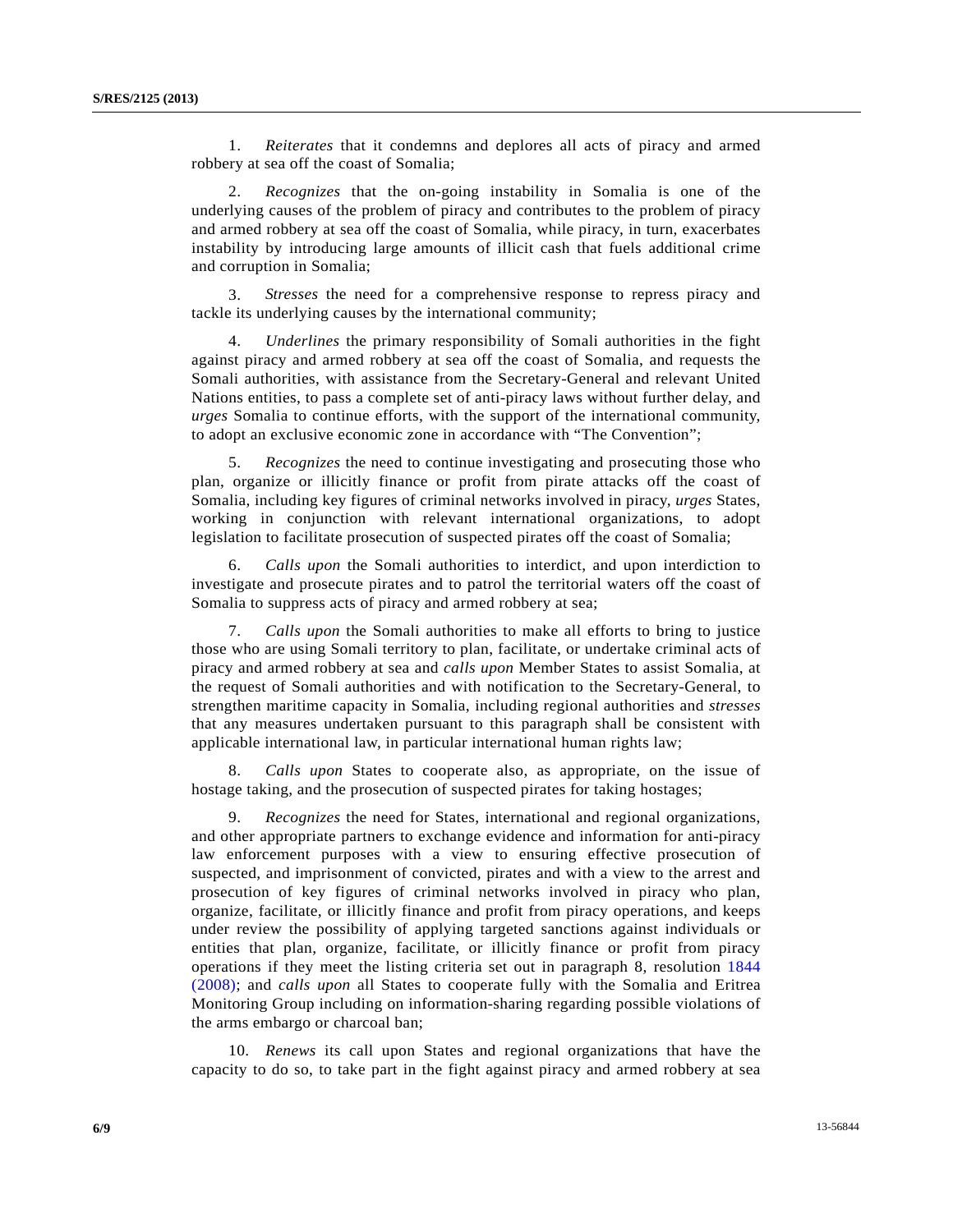off the coast of Somalia, in particular, consistent with this resolution and international law, by deploying naval vessels, arms, military aircraft, by providing basing and logistical support for counter-piracy forces, and by seizing and disposing of boats, vessels, arms, and other related equipment used in the commission of piracy and armed robbery at sea off the coast of Somalia, or for which there are reasonable grounds for suspecting such use;

 11. *Commends the work* of the CGPCS to facilitate coordination in order to deter acts of piracy and armed robbery at sea off the coast of Somalia, in cooperation with the IMO, flag States, and Somali authorities and *urges* States and international organizations to continue to support these efforts;

 12. *Encourages* Member States to continue to cooperate with Somali authorities in the fight against piracy and armed robbery at sea, notes the primary role of Somali authorities in the fight against piracy and armed robbery at sea off the coast of Somalia, and *decides* that for a further period of twelve months from the date of this resolution to renew the authorizations as set out in paragraph 10 of resolution [1846 \(2008\)](http://undocs.org/S/RES/1846(2008)) and paragraph 6 of resolution [1851 \(2008\)](http://undocs.org/S/RES/1851(2008)), as renewed by paragraph 7 of resolution [1897 \(2009\),](http://undocs.org/S/RES/1897(2009)) paragraph 7 of resolution [1950 \(2010\)](http://undocs.org/S/RES/1950(2010)), paragraph 9 of resolution [2020 \(2011\),](http://undocs.org/S/RES/2020(2011)) and paragraph 12 of resolution [2077 \(2012\)](http://undocs.org/S/RES/2077(2012)) granted to States and regional organizations cooperating with Somali authorities in the fight against piracy and armed robbery at sea off the coast of Somalia, for which advance notification has been provided by Somali authorities to the Secretary-General;

 13. *Affirms* that the authorizations renewed in this resolution apply only with respect to the situation in Somalia and shall not affect the rights or obligations or responsibilities of Member States under international law, including any rights or obligations, under "The Convention", with respect to any other situation, and underscores in particular that this resolution shall not be considered as establishing customary international law; and *affirms further* that such authorizations have been renewed only following the receipt of the 12 November 2013 letter conveying the consent of Somali authorities;

 14. *Decides* that the arms embargo on Somalia imposed by paragraph 5 of resolution [733 \(1992\)](http://undocs.org/S/RES/733(1992)) and further elaborated upon by paragraphs 1 and 2 of resolution [1425 \(2002\)](http://undocs.org/S/RES/1425(2002)) and modified by paragraphs 33 to 38 of resolution 2093 does not apply to supplies of weapons and military equipment or the provision of assistance destined for the sole use of Member States, international, regional and subregional organizations undertaking measures in accordance with paragraph 12 above;

 15. *Requests* that cooperating States take appropriate steps to ensure that the activities they undertake pursuant to the authorizations in paragraph 12 do not have the practical effect of denying or impairing the right of innocent passage to the ships of any third State;

 16. *Calls upon* all States, and in particular flag, port, and coastal States, States of the nationality of victims, and perpetrators of piracy and armed robbery, and other States with relevant jurisdiction under international law and national legislation, to cooperate in determining jurisdiction, and in the investigation and prosecution of all persons responsible for acts of piracy and armed robbery off the coast of Somalia, including anyone who incites or facilitates an act of piracy,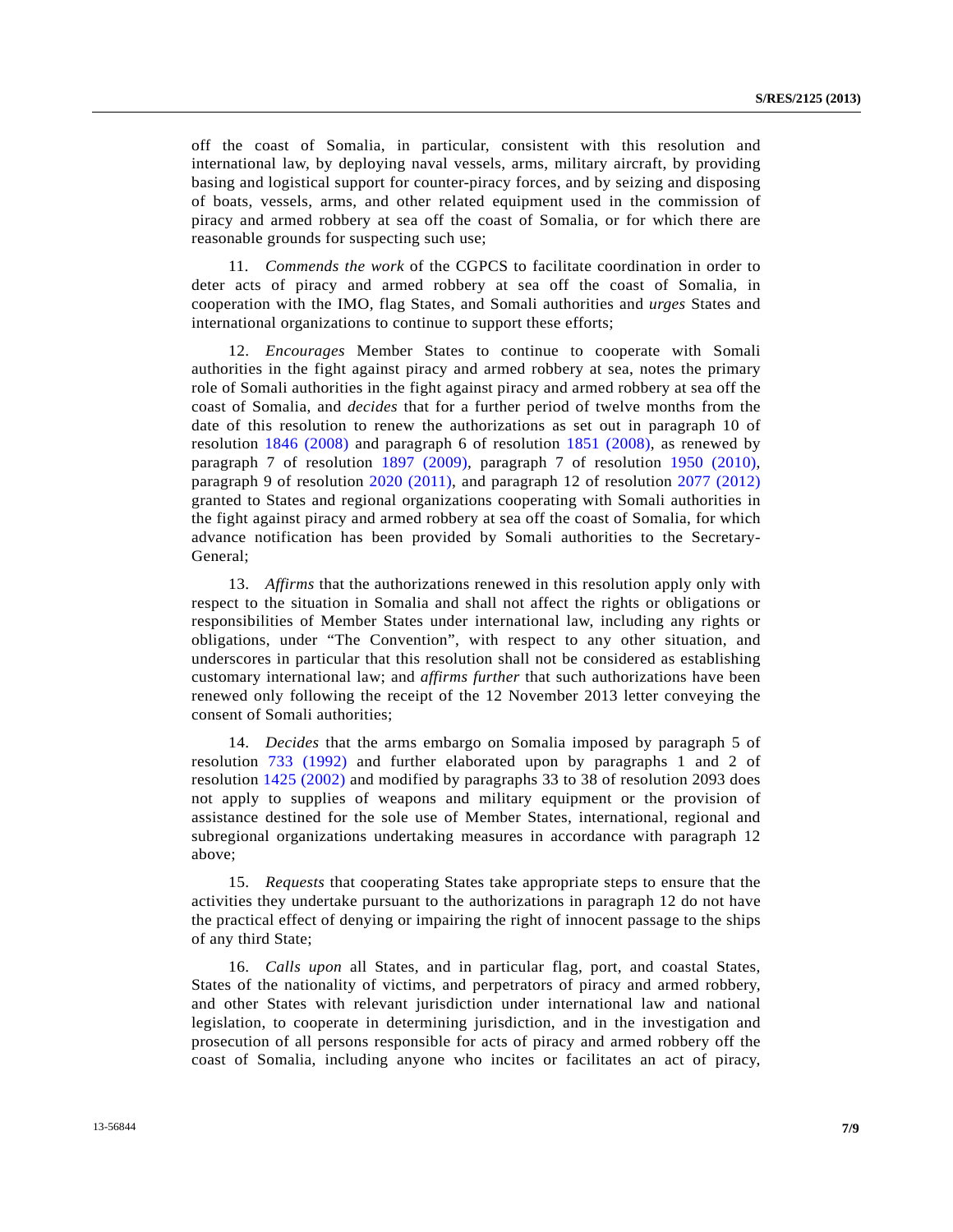consistent with applicable international law including international human rights law to ensure that all pirates handed over to judicial authorities are subject to a judicial process, and to render assistance by, among other actions, providing disposition and logistics assistance with respect to persons under their jurisdiction and control, such as victims and witnesses and persons detained as a result of operations conducted under this resolution;

 17. *Calls upon* all States to criminalize piracy under their domestic law and to favourably consider the prosecution of suspected, and imprisonment of those convicted, pirates apprehended off the coast of Somalia, and their facilitators and financiers ashore, consistent with applicable international law, including international human rights law;

 18. *Reiterates* its decision to continue its consideration of the establishment of specialized anti-piracy courts in Somalia and other States in the region with substantial international participation and/or support, as set forth in resolution [2015](http://undocs.org/S/RES/2015(2011))  [\(2011\)](http://undocs.org/S/RES/2015(2011)), and the importance of such courts having jurisdiction over not only suspects captured at sea, but also anyone who incites or intentionally facilitates piracy operations, including key figures of criminal networks involved in piracy who plan, organize, facilitate, or illicitly finance or profit from such attack, and *encourages* the CGPCS to continue its discussions in this regard;

 19. *Welcomes*, in this context, the UNODC Counter-Piracy Programme's continued work with authorities in Somalia and in neighbouring States to ensure that individuals suspected of piracy are prosecuted and those convicted are imprisoned in a manner consistent with international law, including international human rights law;

 20. *Urges* all States to take appropriate actions under their existing domestic law to prevent the illicit financing of acts of piracy and the laundering of its proceeds;

 21. *Urges* States, in cooperation with INTERPOL and Europol, to further investigate international criminal networks involved in piracy off the coast of Somalia, including those responsible for illicit financing and facilitation;

 22. *Commends* INTERPOL for operationalizing a global piracy database that consolidates information about piracy off the coast of Somalia and facilitates the development of actionable analysis for law enforcement, and *urges* all States to share such information with INTERPOL for use in the database, through appropriate channels;

 23. *Commends* the contributions of the Trust Fund and the IMO-funded Djibouti Code of Conduct and *urges* both state and non-State actors affected by piracy, most notably the international shipping community, to contribute to them;

 24. *Urges* States parties to "The Convention" and the SUA Convention to implement fully their relevant obligations under these conventions and customary international law and to cooperate with the UNODC, IMO, and other States and other international organizations to build judicial capacity for the successful prosecution of persons suspected of piracy and armed robbery at sea off the coast of Somalia;

 25. *Acknowledges* the recommendations and guidance provided by the IMO on preventing and suppressing piracy and armed robbery at sea; and *urges* States, in